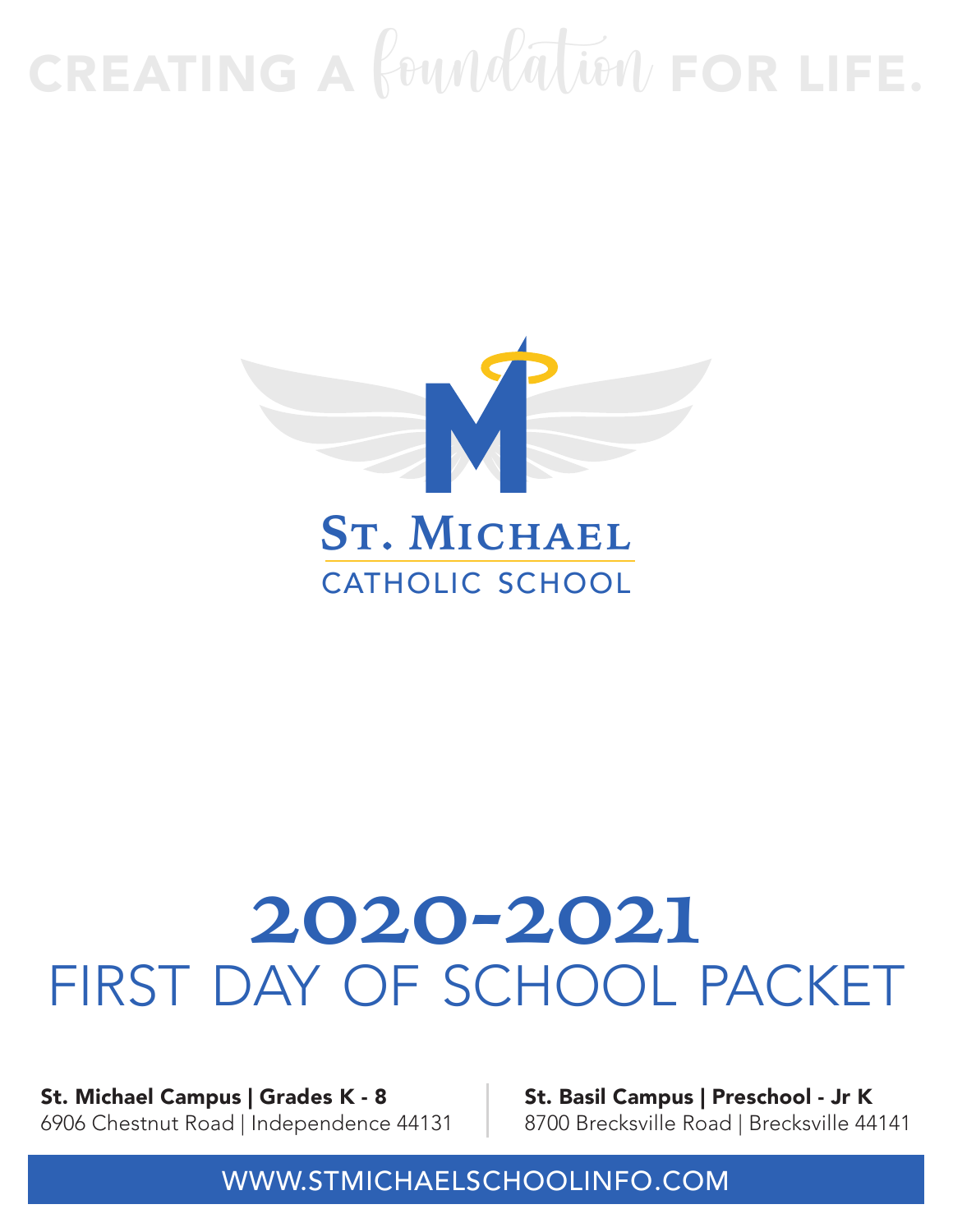

### *FINAL PAPERWORK IS DUE ON THE FIRST DAY OF SCHOOL WEDNESDAY, AUGUST 19TH*

#### *PLEASE COMPLETE:*

- 1. *General Packet: One per family*
- 2. *Medical Authorization Form: One per student*
- 3. *Parent Request for Administration of Medication: One per student (as needed).*

These are fillable PDFs. You may type in your answers on each page.

You may also print, fill out, and send back in to school if needed.

#### *UPON COMPLETION OF THIS PACKET, PLEASE SAVE AND RETURN VIA EMAIL TO:*

karen.navolanic@stmichaelschoolinfo.com or send in to the Main Office.

Please contact the Main Office with any questions.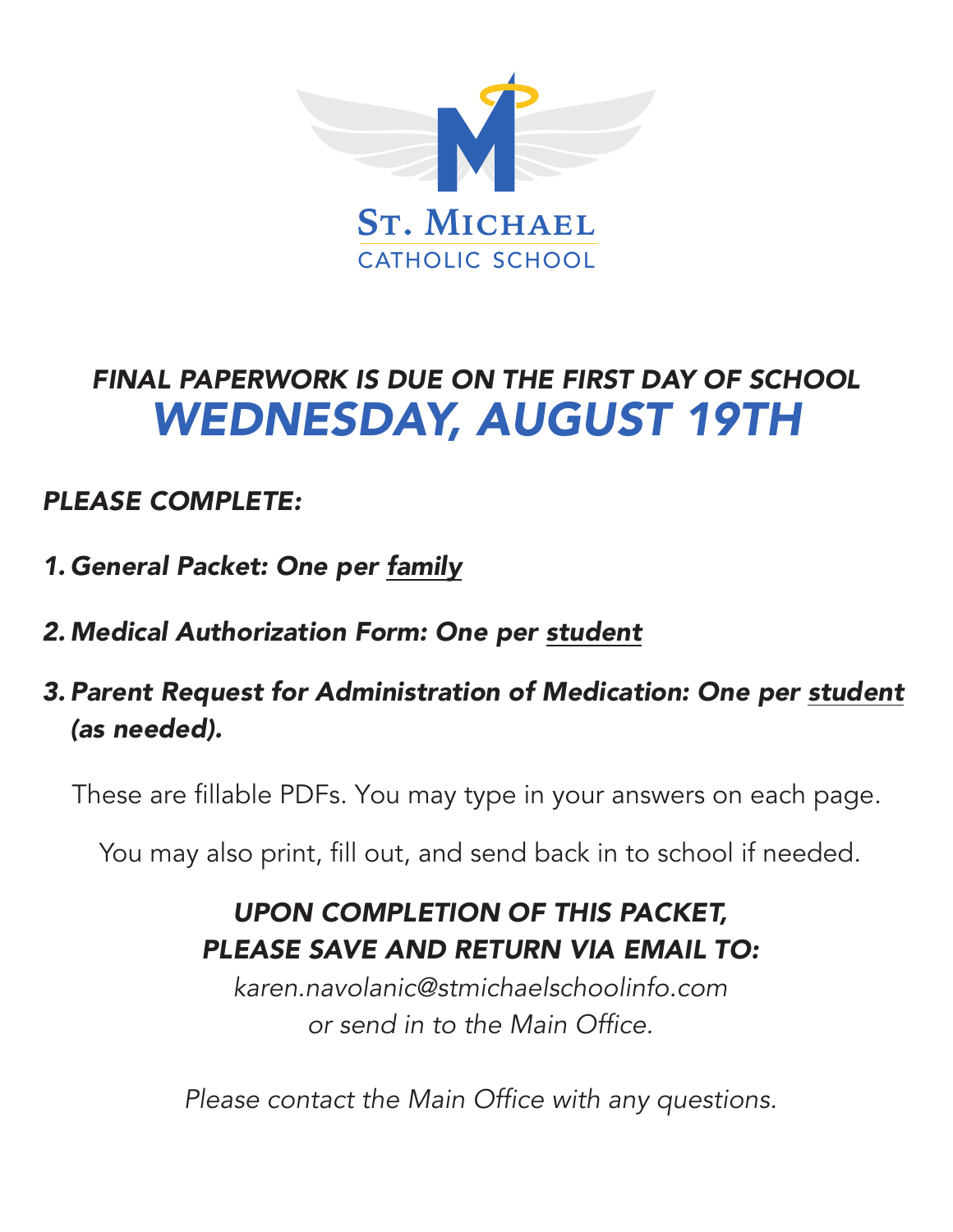



### *NEW FAMILIES WILL BE PROVIDED WITH CAR LINE TAGS AT MEET THE TEACHER NIGHT.*

### *ALL RETURNING FAMILIES, PLEASE KEEP YOUR CAR LINE TAG FROM THE PREVIOUS SCHOOL YEAR.*

As a reminder, car line tags should be made *clearly visible* in your vehicle at pickup. Please place on your sunvisor, rearview mirror, or in the passenger door window. Thank you!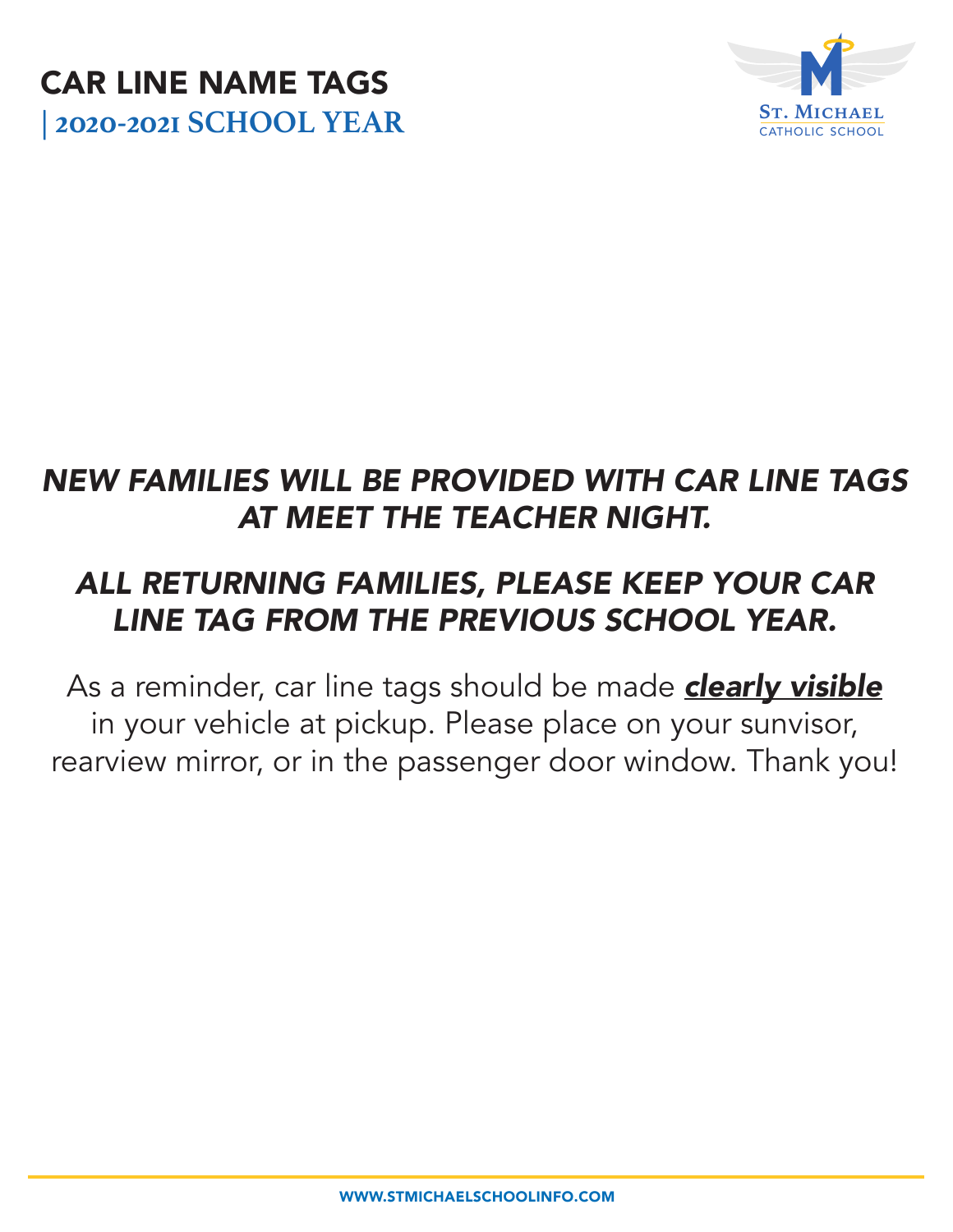#### TRANSPORTATION FORM (K-8) **| 2020-2021 SCHOOL YEAR**



#### This form MUST be returned on, or before, the first day of school.

Please help us get your child(ren) HOME safely. Indicate on the form below, your child(ren)'s daily routine for going home. If this routine changes, you must inform the school IN WRITING with parent signature (no phone calls, please).

|                                                                                                                  |                    | Grade Homeroom                      |
|------------------------------------------------------------------------------------------------------------------|--------------------|-------------------------------------|
| Student Name                                                                                                     |                    | Grade _________ Homeroom __________ |
| Student Name and the student student student was a student of the student student of the student student student |                    | Grade Homeroom                      |
|                                                                                                                  | Grade <b>State</b> | Homeroom _________                  |
| Student Name <b>Student Student Name</b>                                                                         | Grade              | Homeroom __________                 |
|                                                                                                                  |                    |                                     |

| <b>TRANSPORTATION OPTION</b>        | <b>MONDAY</b> | <b>TUESDAY</b> | <b>WEDNESDAY</b>                                                             | <b>THURSDAY</b> | <b>FRIDAY</b> |
|-------------------------------------|---------------|----------------|------------------------------------------------------------------------------|-----------------|---------------|
|                                     |               |                | For car riders & aftercare, please indicate name of person picking up child. |                 |               |
| <b>Car Rider</b>                    |               |                |                                                                              |                 |               |
| <b>Aftercare</b>                    |               |                |                                                                              |                 |               |
| <b>Independence Bus #</b>           |               |                |                                                                              |                 |               |
| <b>Bedford Bus #</b>                |               |                |                                                                              |                 |               |
| Parma Bus #                         |               |                |                                                                              |                 |               |
| <b>Brecksville Shuttle to Bus #</b> |               |                |                                                                              |                 |               |

| Parent/Guardian Name (print): | Jate |
|-------------------------------|------|
|                               |      |

Parent/Guardian Signature: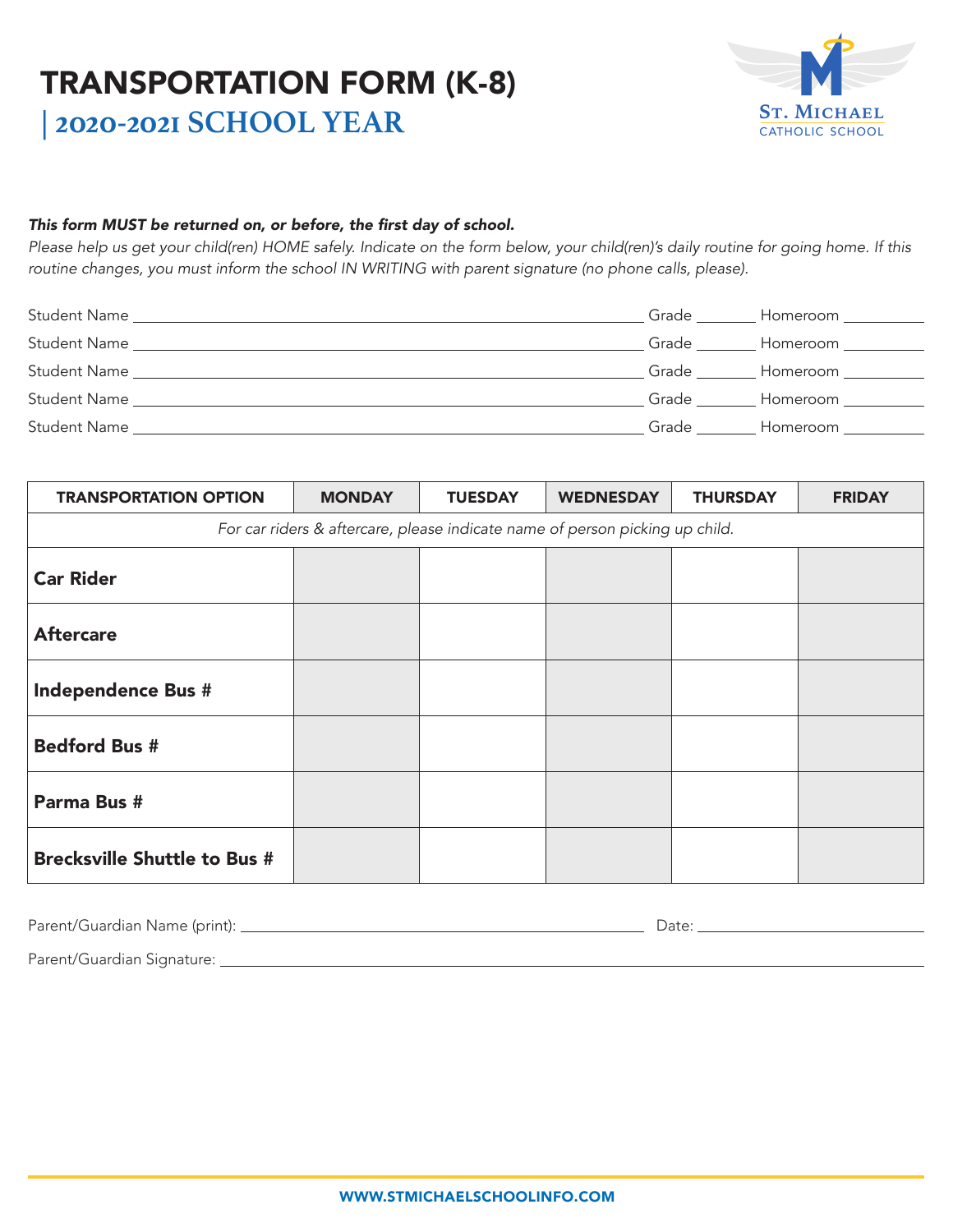#### AUTHORIZED PICK-UP LIST \*\*PRESCHOOL & JR KINDERGARTEN ONLY\*\* **| 2020-2021 SCHOOL YEAR**



#### MUST BE COMPLETED

|  | Child's Last Name | Child's First Name |
|--|-------------------|--------------------|
|  | My child is in:   |                    |
|  | Pre-3             |                    |
|  | Pre-4             |                    |
|  | Jr Kindergarten   |                    |

For your child's protection, please fill out the names of person(s) authorized to pick up or bring your child to school other than yourself. Notify us of any changes immediately. Inform person(s) on this list that they must be prepared to identify themselves to our staff. List parent other than the one signing this form if they are authorized to pick-up.

| ,我们也不会有什么?""我们的人,我们也不会有什么?""我们的人,我们也不会有什么?""我们的人,我们也不会有什么?""我们的人,我们也不会有什么?""我们的人 |  |
|----------------------------------------------------------------------------------|--|
|                                                                                  |  |
|                                                                                  |  |
|                                                                                  |  |
|                                                                                  |  |
|                                                                                  |  |
|                                                                                  |  |
|                                                                                  |  |

Parent/Guardian Signature Date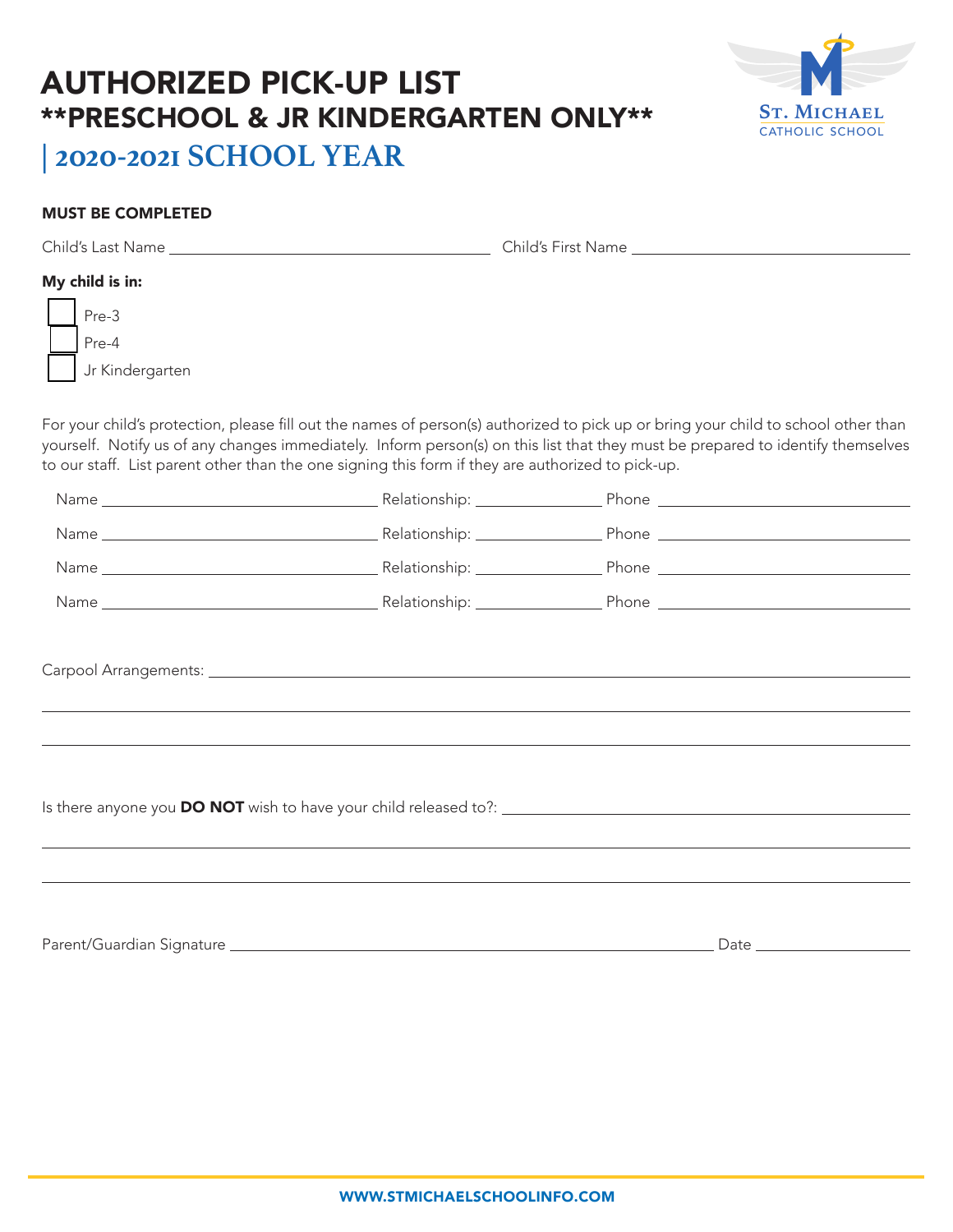### SCHOOL DIRECTORY & ONE CALL NOW **| 2020-2021 SCHOOL YEAR**



#### Dear Parents / Guardians

The information provided to the school on this form will be used for your listing in the 2020-2021 School Directory. We will also continue using an additional communication phone system in the 2020-2021 school year called One Call Now. This system will call the phone number(s) of your choice when there is an emergency due to calamity days, building problems, or any additional immediate, emergency announcements. Please return this form on the fierst day of school to ensure that your *family information is up to date, and included in the directory.*

#### PRIMARY FAMILY INFORMATION

|                                     |                                                                                   | Address and the contract of the contract of the contract of the contract of the contract of the contract of the contract of the contract of the contract of the contract of the contract of the contract of the contract of th |
|-------------------------------------|-----------------------------------------------------------------------------------|--------------------------------------------------------------------------------------------------------------------------------------------------------------------------------------------------------------------------------|
|                                     |                                                                                   |                                                                                                                                                                                                                                |
|                                     |                                                                                   |                                                                                                                                                                                                                                |
|                                     |                                                                                   |                                                                                                                                                                                                                                |
|                                     |                                                                                   |                                                                                                                                                                                                                                |
|                                     |                                                                                   |                                                                                                                                                                                                                                |
| <b>SHARED PARENTING INFORMATION</b> |                                                                                   |                                                                                                                                                                                                                                |
|                                     |                                                                                   |                                                                                                                                                                                                                                |
|                                     |                                                                                   |                                                                                                                                                                                                                                |
|                                     |                                                                                   |                                                                                                                                                                                                                                |
|                                     |                                                                                   |                                                                                                                                                                                                                                |
|                                     |                                                                                   |                                                                                                                                                                                                                                |
|                                     | Please list each child and their grade level for the 2020-2021 school year below: |                                                                                                                                                                                                                                |
|                                     |                                                                                   |                                                                                                                                                                                                                                |
|                                     |                                                                                   |                                                                                                                                                                                                                                |
|                                     |                                                                                   |                                                                                                                                                                                                                                |
|                                     |                                                                                   |                                                                                                                                                                                                                                |
|                                     |                                                                                   |                                                                                                                                                                                                                                |
|                                     |                                                                                   | Please provide any additional name(s) and phone number(s) you would like contacted in case of a One Call Now                                                                                                                   |
| announcement:                       |                                                                                   |                                                                                                                                                                                                                                |
|                                     |                                                                                   |                                                                                                                                                                                                                                |
|                                     |                                                                                   |                                                                                                                                                                                                                                |
|                                     |                                                                                   |                                                                                                                                                                                                                                |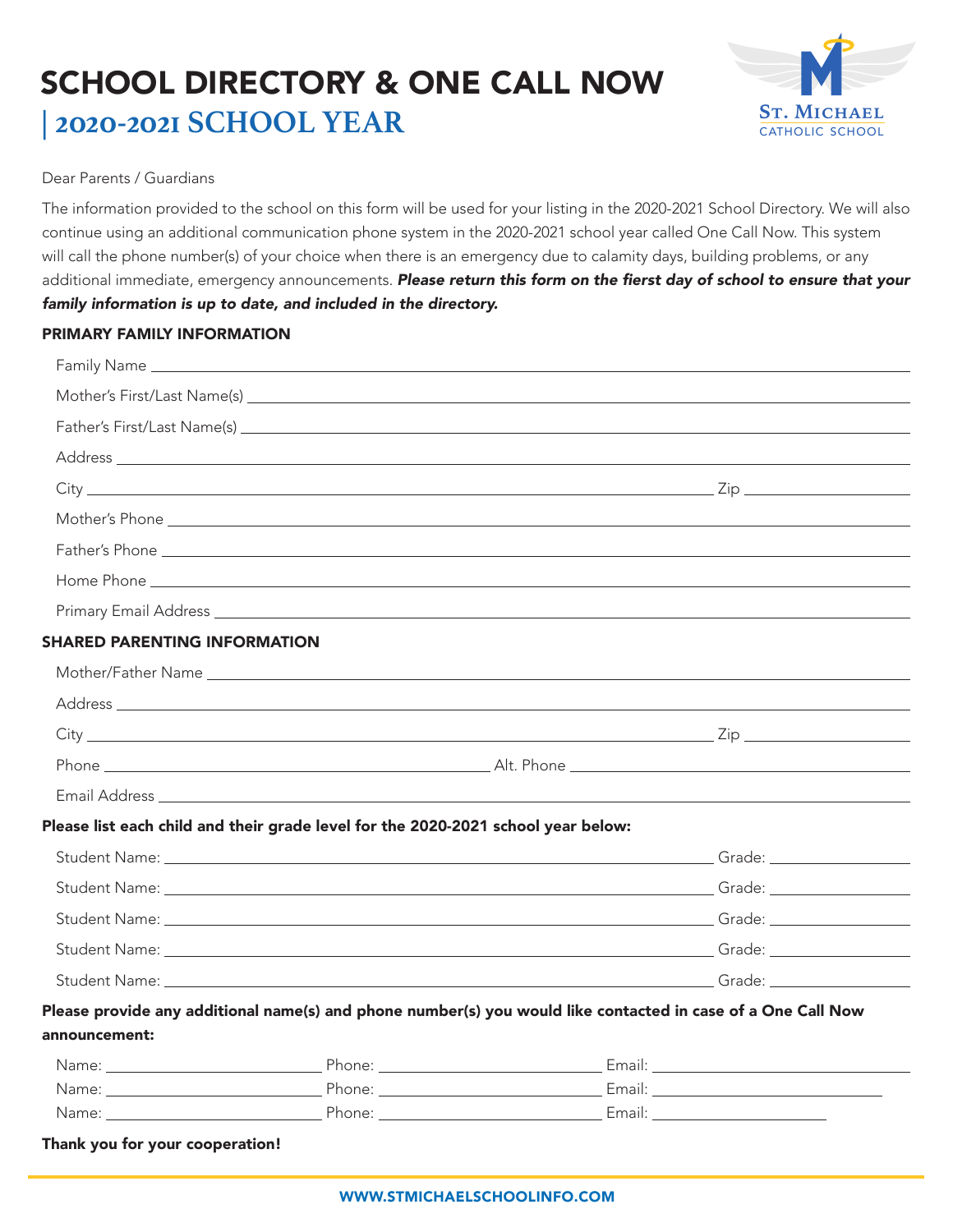#### EDUCATION & CONDUCT CONTRACT **| 2020-2021 SCHOOL YEAR**



#### It is required that all St. Michael School families complete, sign, and date this Education & Conduct Contract, and return it to their homeroom teacher no later than Wednesday, August 19, 2020.\*

I have read, understand and agree to abide by the contents of the 2020-2021 St. Michael School Handbook.

I understand the purposes for which St. Michael School exists, and I accept them.

I understand the Principal of St. Michael School is the normal interpreter and arbiter of the meaning of any statement containted in this handbook; the Pastor(s) act as the final arbiter in situations where an appeal may seem to be warranted.

I understand the financial obligations that I have to St. Michael School, and I agree to meet them according to the school's established policies and procedures.

\*NOTE: Even if a family does not sign this agreement form, the parent(s) and guardian(s), as well as each child enrolled at St. Michael School, are bound by the policies contained in this handbook.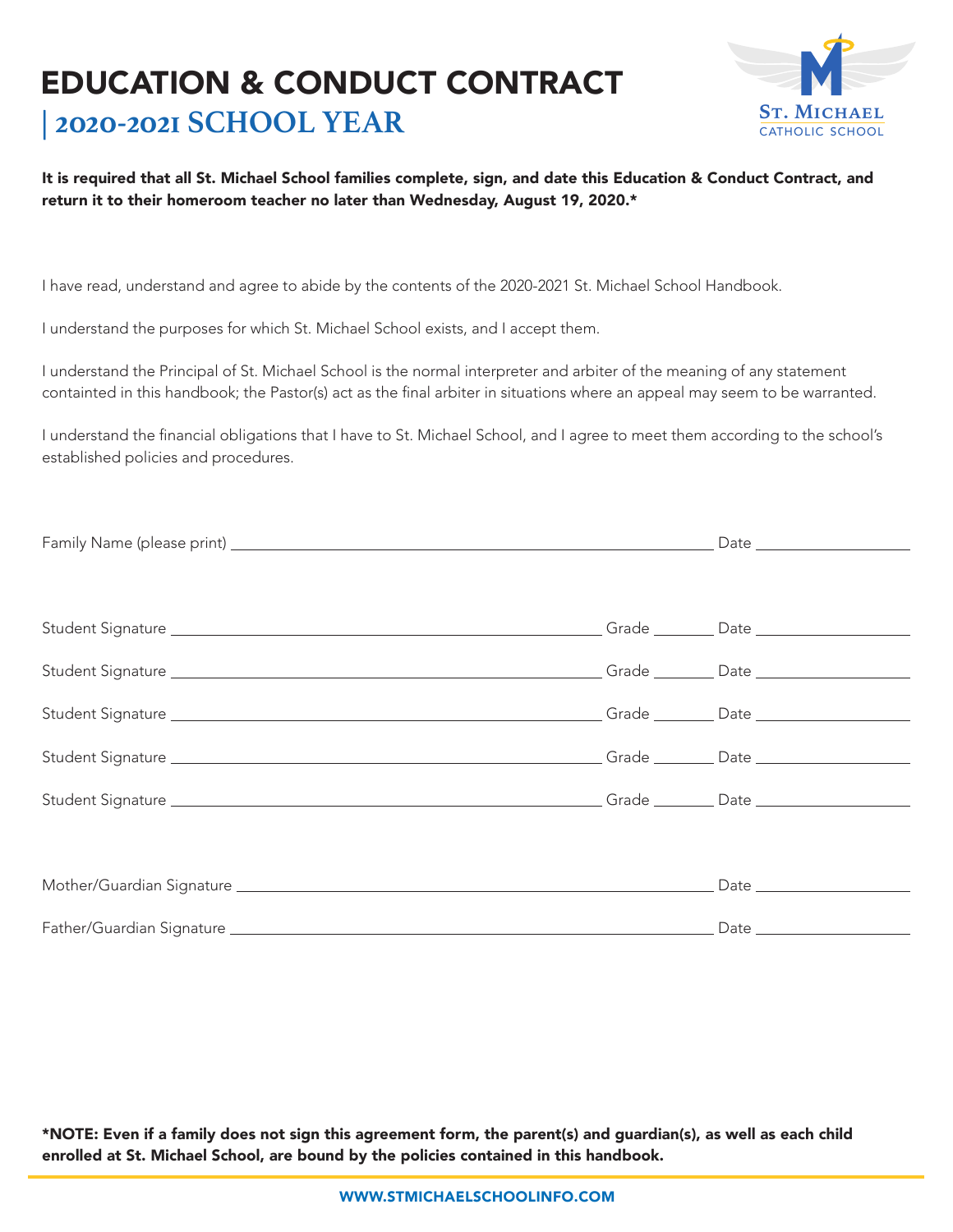

St. Michael School (the "School") makes a variety of communications and information technologies available to students through computer/network/Internet access. These technologies, when properly used, promote educational excellence by facilitating resource sharing, innovation, and communication. Illegal, unethical or inappropriate use of these technologies can have dramatic consequences, harming the school, its students and its employees. The Acceptable Use Policy ("Policy") is intended to minimize the likelihood of such harm by educating the School's students and setting standards that will serve to protect the school. We firmly believe that digital resources, information and interaction available on the computer, network or Internet far outweigh any disadvantages.

Definition of school technology system: The school systems and networks (collectively, "System") are any configuration of hardware and/or software whether used on or off school property. The System includes, but is not limited to, the following:

- telephones, cellular telephones, and voicemail technologies;
- email accounts;
- servers;
- desktop and laptop computer hardware and peripherals;
- software including operating system software and application software including without limitation video conferencing software;
- digitized information including stored text, data files, email, digital images, and video and audio files;
- internally or externally accessed databases, applications, or tools (Internet- or District-server based);
- school provided Internet access;
- school filtered public Wi-Fi;
- school provided Chromebooks;
- school provided personal digital assistants ("PDAs"), tablets, IPADs and similar devices;
- school issued access to third party websites (i.e., Google apps, Zoom, Flipgrid, Dojo, etc.) ; and
- new technologies as they become available.

Acceptable Use: Students are responsible for appropriate behavior on the System just as they are in a classroom or on a school playground. Communications on the System are often public in nature. General school rules for behavior and communications apply. It is expected that users will comply with school standards and the specific rules set forth below as interpreted from this policy, whether on or off of school property. A student is personally responsible for his/her actions in accessing and utilizing the school's computer resources in accordance with Student Code of Conduct and may be subject to discipline for misuse of the System.

Access to communication system: Access to the school's electronic communications system, including the Internet, shall be made available to students for educational and instructional purposes. Each school computer/device and Wi-Fi (available for students who bring in their own personal telecommunication devices) has filtering software that block access to visual deceptions that are obscene, pornographic, inappropriate for students, or harmful to minors as defined by the federal Children's Internet Protection Act (CIPA). Filtered Internet access is provided to students as defined by CIPA.

#### Access to the School's computer/network/Internet is a privilege, not a right, and may be revoked at any time.

Scope of Use: The System is intended for use for educational and instructional purposes only. Incidental, personal use shall be allowed only so long as such use is appropriate for a school setting, non-disruptive to the school's operations and mission, and not in excess or to the exclusion of the student's studies or school responsibilities.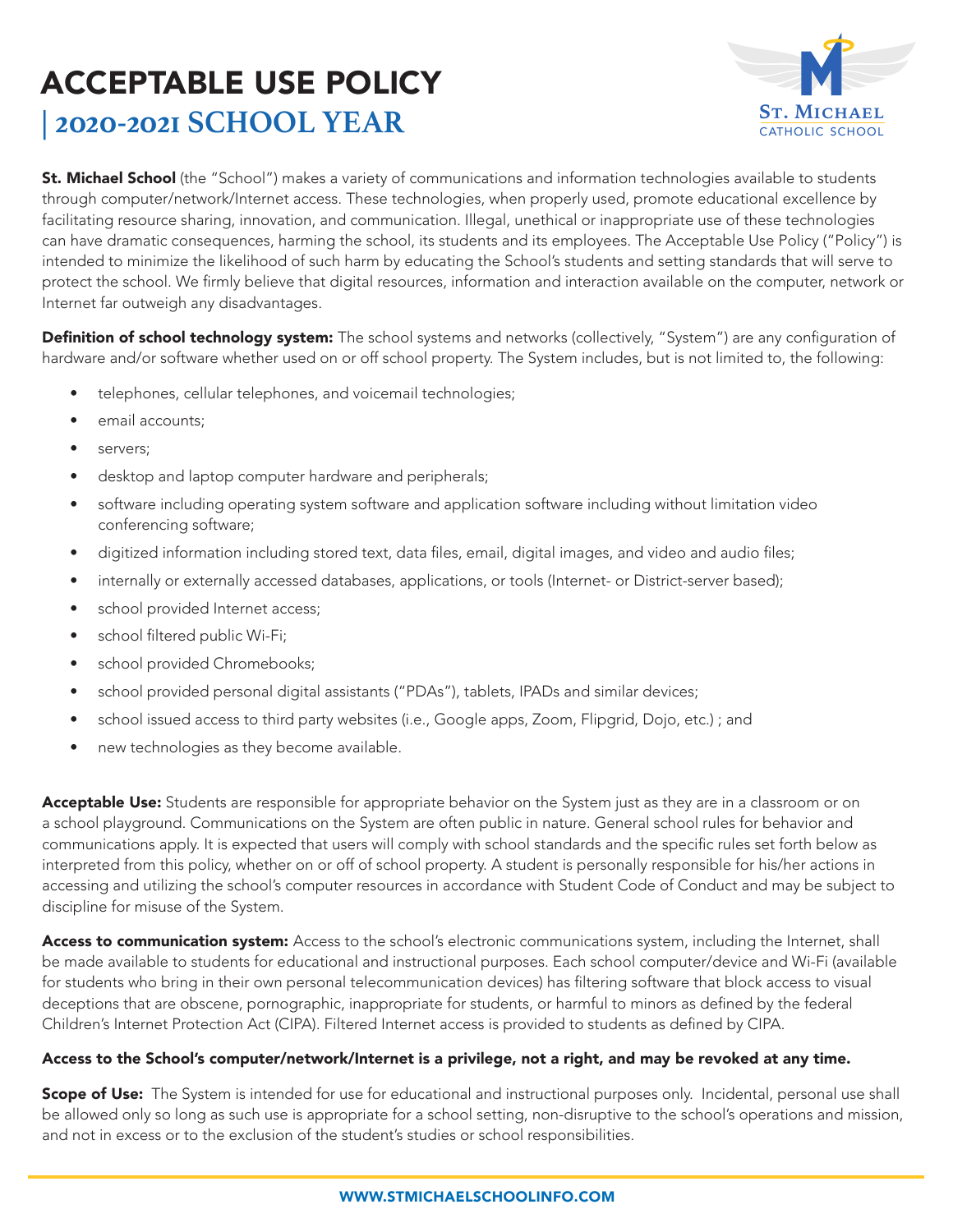

Inappropriate Use: Inappropriate use includes, but is not limited to, those uses that are specifically named as violations in this document; that violate the rules of network etiquette; or that hamper the integrity or security of the System or any components that are connected to it.

Transmission on the System, including through email (personal or school accounts), social media, web pages, blogs and/ or forums, of any material in violation of any federal or state law or this Policy is prohibited. This includes, but is not limited  $t \circ$ :

- cyber bullying;
- threatening, pornographic, harassing, defamatory or obscene material;
- copyrighted material, plagiarized material or materials protected by trade;
- the use of hardware and/or software which disrupts or interferes with the safety and welfare of the school community (even if such uses take place after school hours or off school property).

Vandalism or Mischief: Tampering with or theft of components from the System may be regarded as criminal activity under applicable state and federal laws. Any attempt to break the law through the use of a school computer/network/ Internet account may result in prosecution against the offender by the proper authorities. If such an event should occur, the school will fully comply with the authorities to provide any information necessary for legal action.

Modification of Computer: Modifying or changing computer/device settings and/or internal or external configurations without appropriate permission is prohibited and may result in discipline and/or the revocation of access to the System.

Student Access: System access is provided to all students unless parents or guardian request in writing to the school principal that access is denied. When student is in a classroom setting on school property, student Internet accesswill be under the direction and guidance of a school staff member. Students must adhere to the following guidelines when using the System on or off of school property:

- 1. Respect and protect the privacy of others.
	- Use only assigned accounts.
	- Decline to view, use, or copy passwords, data, or networks to which they are not authorized.
	- Avoid distribution of private information about others or themselves.
	- Decline to record any individual, educational instruction or any portion of communications without prior written consent of teacher or school administration.
- 2. Respect and protect the integrity, availability, and security of all electronic resources.
	- Observe all network security practices as posted.
	- Report security risks or violations to a school administrator, teacher or network administrator.
	- Refrain from destroying or damaging data, networks, or other resources that do not belong to them without clear permission of the owner.
	- Conserve, protect, and share these resources with other students and Internet users as appropriate.
	- Get appropriate pre-approval before accessing the network with personal devices.
	- Abstain from overriding the Internet content filtering system.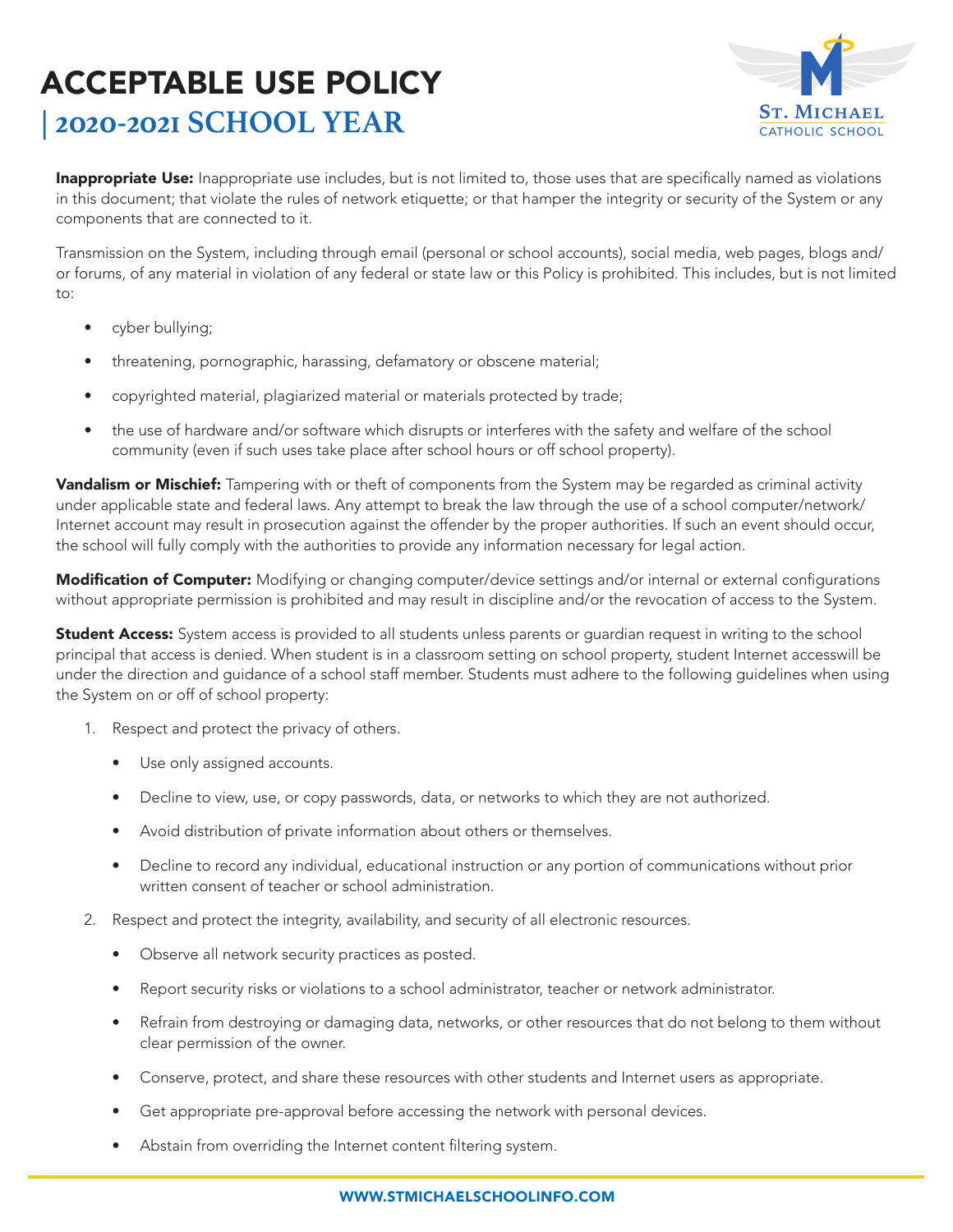

- 3. Respect and protect the intellectual property of others.
	- Refrain from copyright infringement (making illegal copies of educational lessons, music, games, or movies).
	- Avoid plagiarism.
- 4. Respect and practice the principles of parish and school community.
	- Communicate only in ways that are kind and respectful.
	- Report threatening or discomforting materials (cyber bullying) to a school administrator, teacher or network administrator.
	- Refuse to access, transmit, copy, or create material that violates the school's code of conduct (such as messages that are pornographic, threatening, rude, discriminatory, or meant to harass).
	- Avoid accessing, transmitting, copying, or creating material that is illegal (such as obscenity, stolen materials, or illegal copies of copyrighted works).
	- Abstain from using the resources to further other acts that are criminal or violate the school's code of conduct.
	- Avoid sending spam, chain letters, or other mass unsolicited mailings.
	- Refrain from buying, selling, advertising, or otherwise conducting business, unless approved as a school project.
	- Avoid posting or disseminating any harassing, demeaning, threatening or immoral comment or visual injurious to the reputation of the school, the parish, the Church or an individual, whether the action occurs on school property or off grounds.
- 5. Abide by the Student Code of Conduct in the use of the System at all times.

School Email and Communication tools: Email and other digital tools such as, but not limited to, blogs and wikis are tools used to communicate. The use of these communication tools should be limited to instructional, school related activities; or administrative needs. All communications within these tools should adhere to this Policy.

The Use of Video Conferencing: Staff and students may from time to time use video conferencing software for educational purposes, including without limitation Zoom and Google Hangouts.. . Video conferencing is a way that students can communicate with teachers, other students, speakers, othersfrom their school, local community, and/or other parts of the country and the world, in real time. All students agree to the following related to use of video conferencing software whether or not on school property during use:

- 1. Videoconference sessions may be videotaped by school personnel or by a participating school involved in the exchange in order to share the experience.
- 2. Students' voices, physical presence, and participation in the videoconference are transmitted to participating sites during each session.
- 3. Students are only permitted to transmit audio/video images using the System when all of the following conditions are met (i) it is under teacher's direction, (ii) it is for educational purposes, (iii) it is sent only to other classmates or school staff members, and (iv) it is sent during classroom hours.
- 4. Students shall not record any portion of a videoconferening session without prior written approval from teacher or school administration.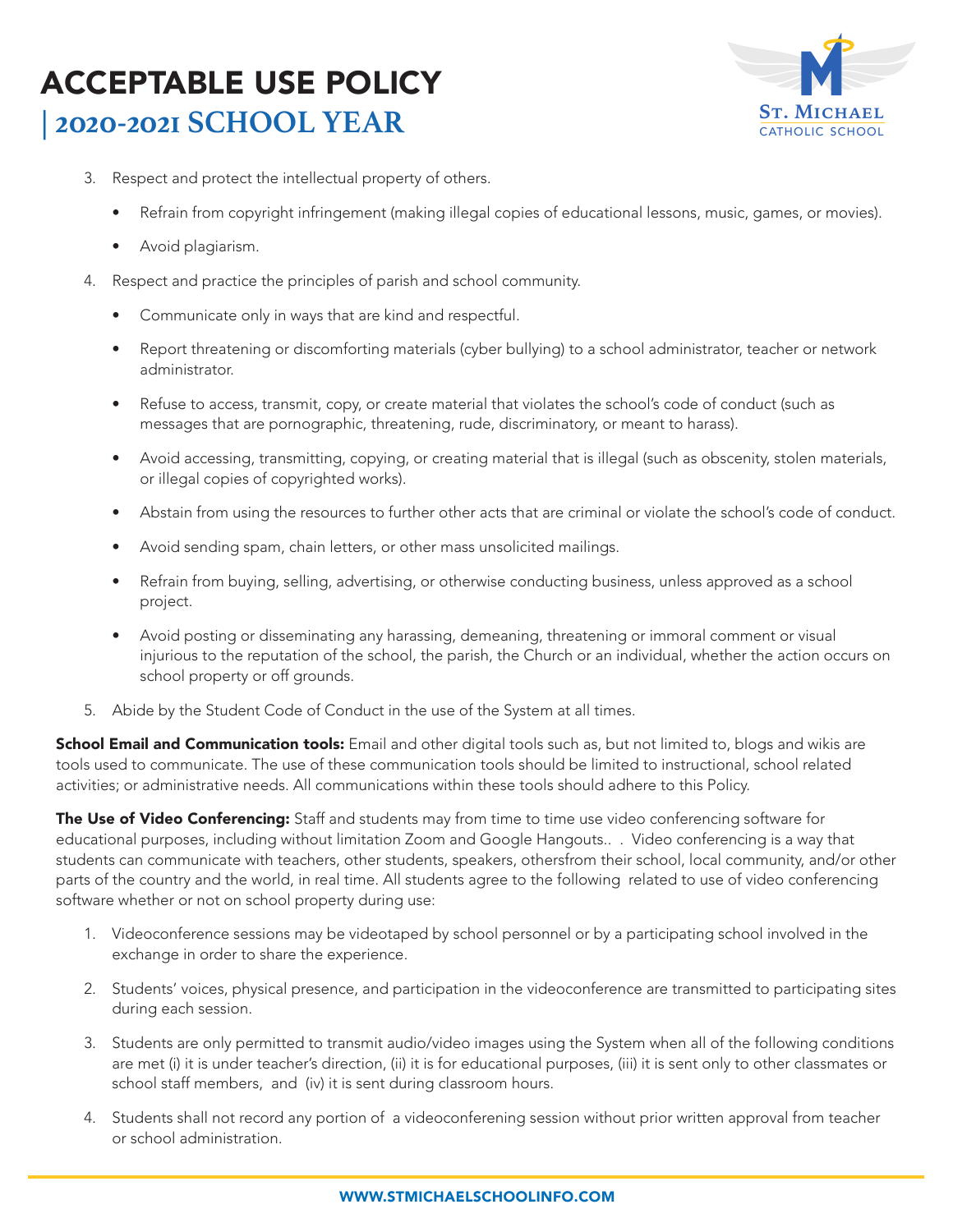

- 5. Students shall not save, share, post or distribute in any way any part of a videoconferencing session or any photos or audio recording from a videoconferencing session without prior written approval from teacher or school administration.
- 6. All sessions must be set up soley by school personnel and communcicated to students and/or parents privately and not through any public domain.
- 7. Classroom and school rules apply to all remote learning experiences.

The following guidelines must be adhered to by students using a personally-owned telecommunication device at school or with the System whether on of off school property:

- 1. All personally-owned telecommunication devices must be registered with the Principal prior to use.
- 2. Internet access is filtered by the School on personal telecommunication devices in the same manner as School owned equipment. If network access is needed, connection to the filtered, wireless network provided by the school is required. Use of any service bypasses the security filter and is considered a violation of the Acceptable Use Policy.
- 3. These devices are the sole responsibility of the student owner. The school assumes no responsibility for personal telecommunication devices if they are lost, loaned, damaged or stolen and only limited time or resources will be spent trying to locate stolen or lost items.
- 4. These devices have educational and monetary value. Students are prohibited from trading or selling these items to other students on school property, including school buses.
- 5. Each student is responsible for his/her own device: set-up, maintenance, charging, and security. Staff members will not store student devices at any time, nor will any staff diagnose, repair, or work on a student's personal telecommunication device.
- 6. Telecommunication devices are only to be used for educational purposes at the direction of a classroom teacher.
- 7. School administrators and staff members have the right to prohibit use of devices at certain times or during designated activities (i.e. campus presentations, theatrical performances, or guest speakers) that occur during the school day.
- 8. An administrator may examine a student's personal telecommunication device and search its contents, in accordance with disciplinary guidelines.

Subject to Monitoring: All School System usage on or off school property shall not be considered confidential or private and is subject to monitoring by designated staff at any time to ensure appropriate use. All electronic files, including email messages, from both school-issued and personal accounts, transmitted through or stored in the System, will be treated no differently than any other electronic file. The School reserves the right to access, review, copy, modify, delete or disclose such files for any purpose. Students should treat the computer system like a shared or common file system with the expectation that electronic files sent, received or stored anywhere in the computer system, will be available for review by any authorized representative of the School for any purpose. Personal telecommunication devices are subject to examination in accordance with disciplinary guidelines if there is reason to believe that the Acceptable Use Policy has been violated.

Students have no expectation of privacy with respect to use of the System whether on or off school property and whether the device s are school or personally owned. Administrators reserve the right to examine, use, and disclose any data found on the System in order to further the health, safety, discipline, or security of any student or other person, or to protect property. They may also use this information in disciplinary actions and/or may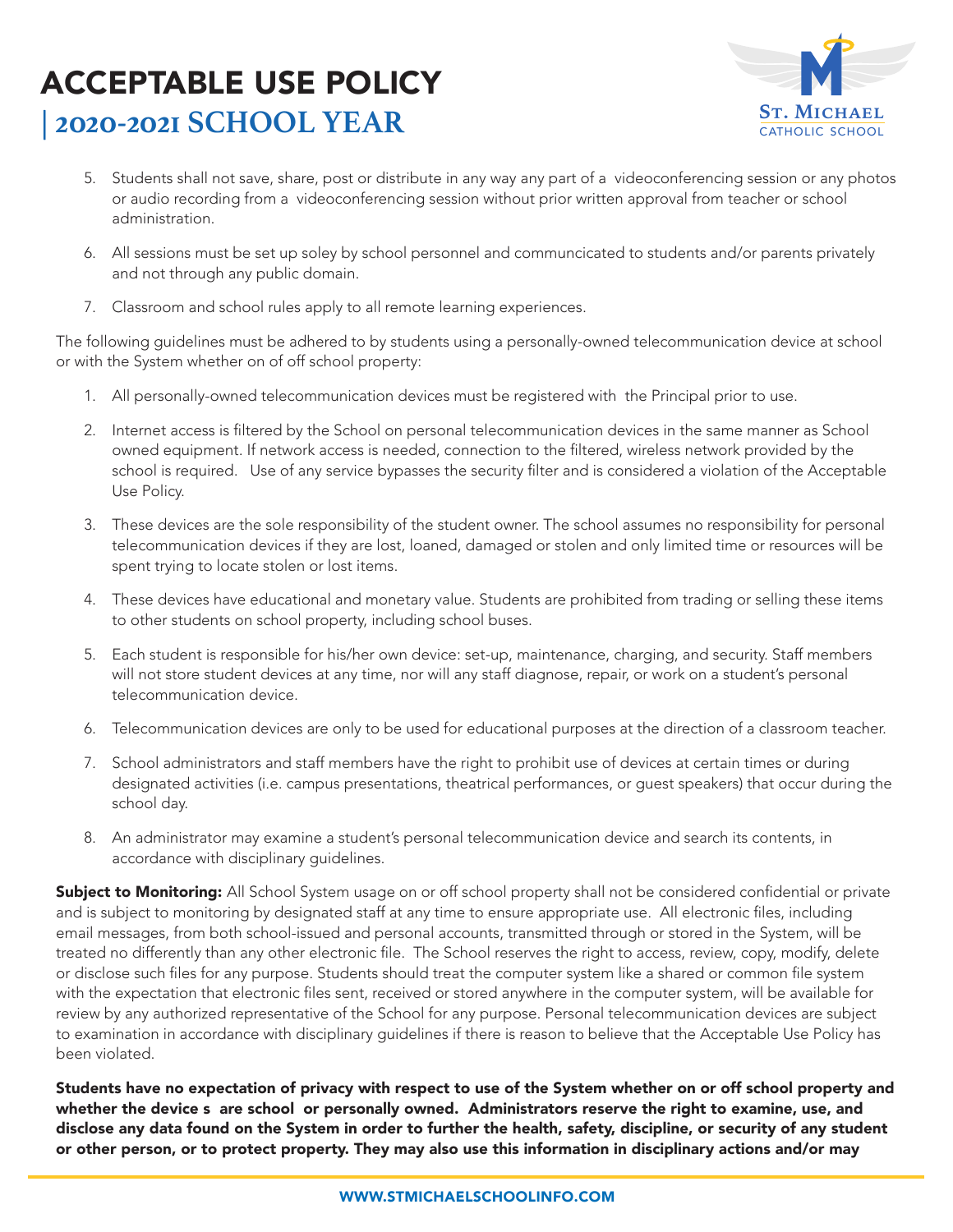

refer information to law enforcement if a crime is believed to have been committed.

All computers, chromebooks, devices, laptops, Chromebooks, tablets, or the like, used by students to access the System, including both school-owned equipment and personally-owned devices, are subject to search at any time if a violation of this Policy or other school policies is suspected.

**Consequences for Violation:** Students have the responsibility to use the System in an appropriate manner which complies with all school policies. Violations of these rules or any school policy may result in disciplinary action which may include the loss of a student's privileges to use the school's information technology resources and/or discipline. Consequences of misuse or abuse of these resources will be disciplined depending on the severity of the situation. In addition to school disciplinary action, appropriate legal action may be taken.

Agreement Form: In order to ensure the proper use of technology resources, it is necessary that each student and parent/guardian annually *sign the attached Student Acceptable Use Policy – User Agreement Form*. The signed form must be on file at the School before Internet and other technology access is permitted. Signing the form indicates that the user will abide by the rules governing Internet and other technology access as stated in this Policy.

The school reserves the right to issue additional or more detailed rules for the use of technology resources, and violations of such rules may be a cause for imposition of any of the penalties delineated above. The school reserves the right to seek financial restitution for any damage caused by a student. Upon its discretion, the school reserves the right to request student/parent complete additional forms prior to the distribution of any electronic devices.

 *please see student agreement on following page*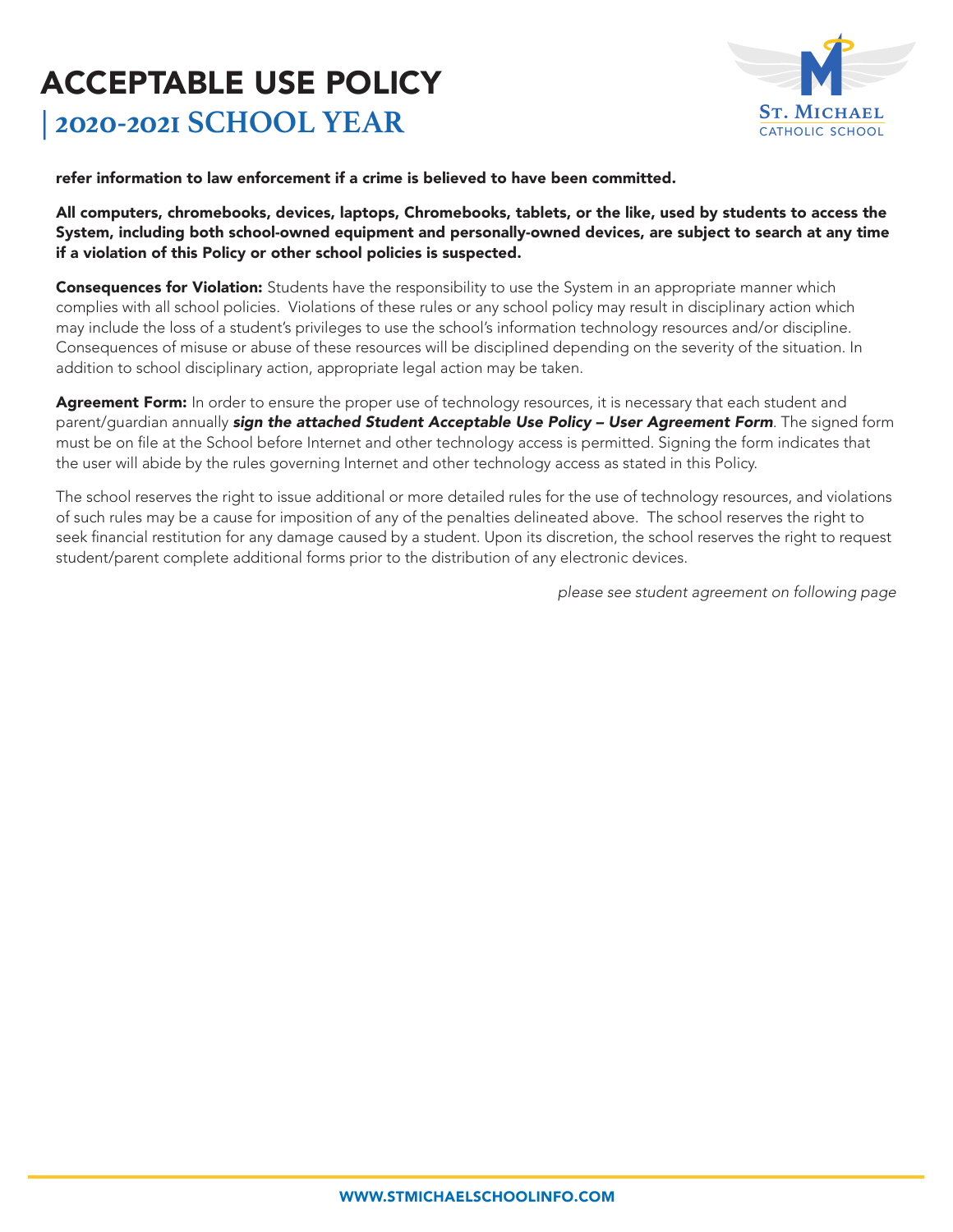

#### STUDENT USER AGREEMENT / PARENT PERMISSION FORM

#### *Both Signatures Required*

By signing below, I agree and acknowledge that I have read the terms and conditions of the Student Acceptable Use Policy and I understand that it is a violation of the Policy to use the System, on or off of school property, to, among other things:

- Bully, harass, threaten, intimidate or engage in discriminatory or abusive conduct or language, including through the use of social media;
- Access websites or content that are inappropriate for the school environment, including without limitation websites or content that are pornographic or obscene;
- Vandalize or tamper with school equipment and/or System settings;
- Engage in criminal or illegal conduct; and/or
- Violate the Student Code of Conduct.

I also understand that:

- Technological resources are provided for instructional and educational purposes only. Incidental, personal use shall be allowed only so long as such use is appropriate for a school setting, non-disruptive to the school's operations and mission, and not in excess or to the exclusion of the student's studies or school responsibilities; and
- My access and use of the System whether on or off school property, including without limitation all devices used by me to access the System, whether personally or school-owned, are subject to monitoring and search and that I have no expectation of privacy in my use or accessing of the System.

I agree to abide by the terms and conditions stated in the Student Acceptable Use Policy. I understand that I am responsible for the consequences of inappropriate use of the System, including the Internet, both on and off of school property and those consequences may include revocation of privileges to access the Internet and/or other technological resources, suspension, expulsion, and/or legal action.

*please complete parent agreement on following page*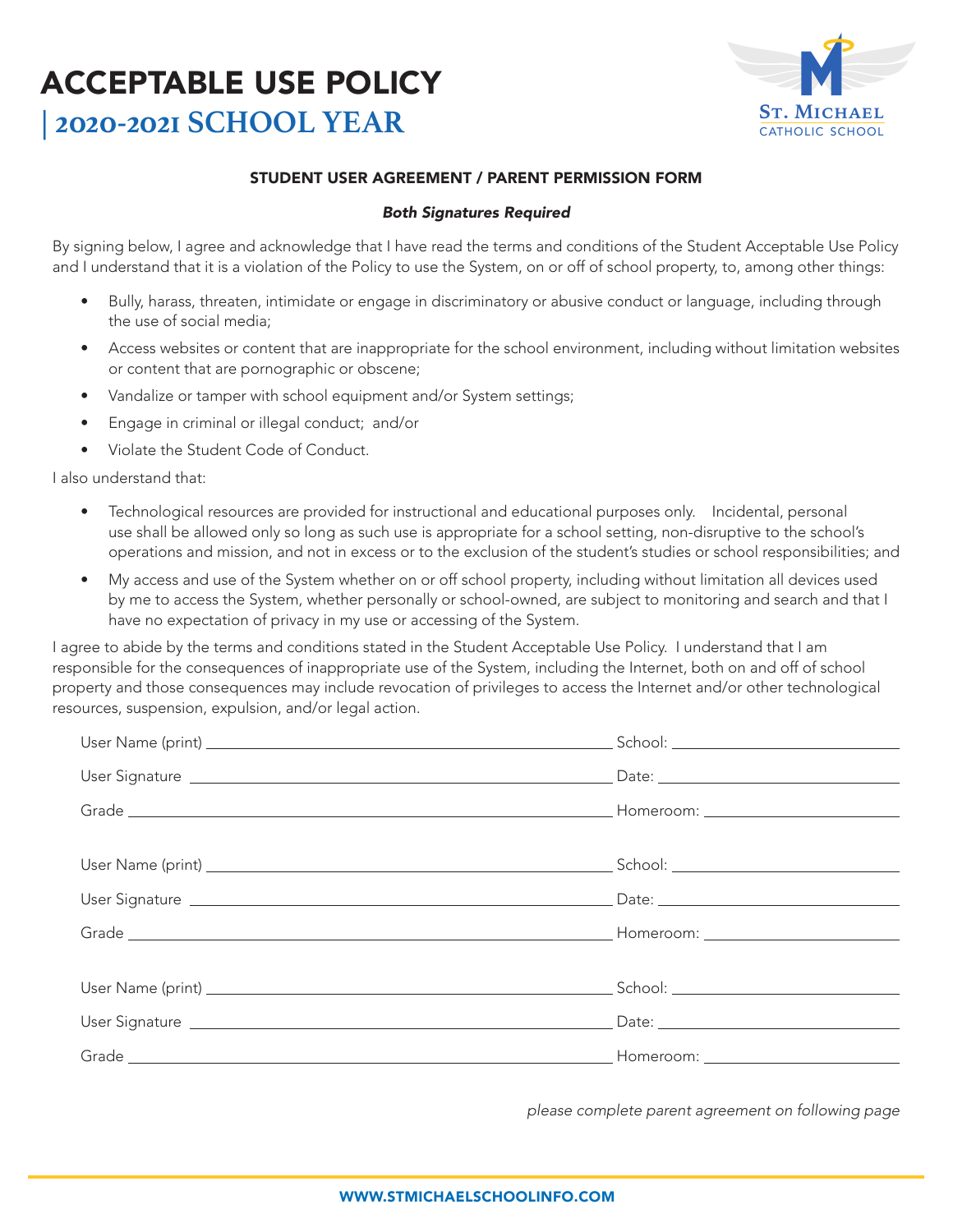

| Homeroom: ___________________________                                                                          |
|----------------------------------------------------------------------------------------------------------------|
|                                                                                                                |
|                                                                                                                |
|                                                                                                                |
| Homeroom: will be a state of the state of the state of the state of the state of the state of the state of the |

#### *Parent/Guardian Signature Section:*

As the parent or legal guardian of the student signing above, I have read this Student Acceptable Use Policy and grant permission for my child to access the School's information technology resources. I understand that my child will be held responsible for violations of this agreement, that access may be revoked and/or my child may be disciplined for inappropriate use of the System, that my child's use of the System will be monitored, and that all devices used by my child to access the System whether on or off school property and whether the device is school or personally owned, are subject to search. I understand that I am responsible to supervise my child's participation on the System when the child is off school property. I understand that the School's information technology resources are intended for instructional and educational purposes. I also understand that my child's school may not be able to restrict access to all controversial materials, and I will not hold the School responsible for materials acquired, accessed or viewed on the network.

| Parent/Guardian Name (print) _ |       |  |
|--------------------------------|-------|--|
| Parent/Guardian Signature      | Date: |  |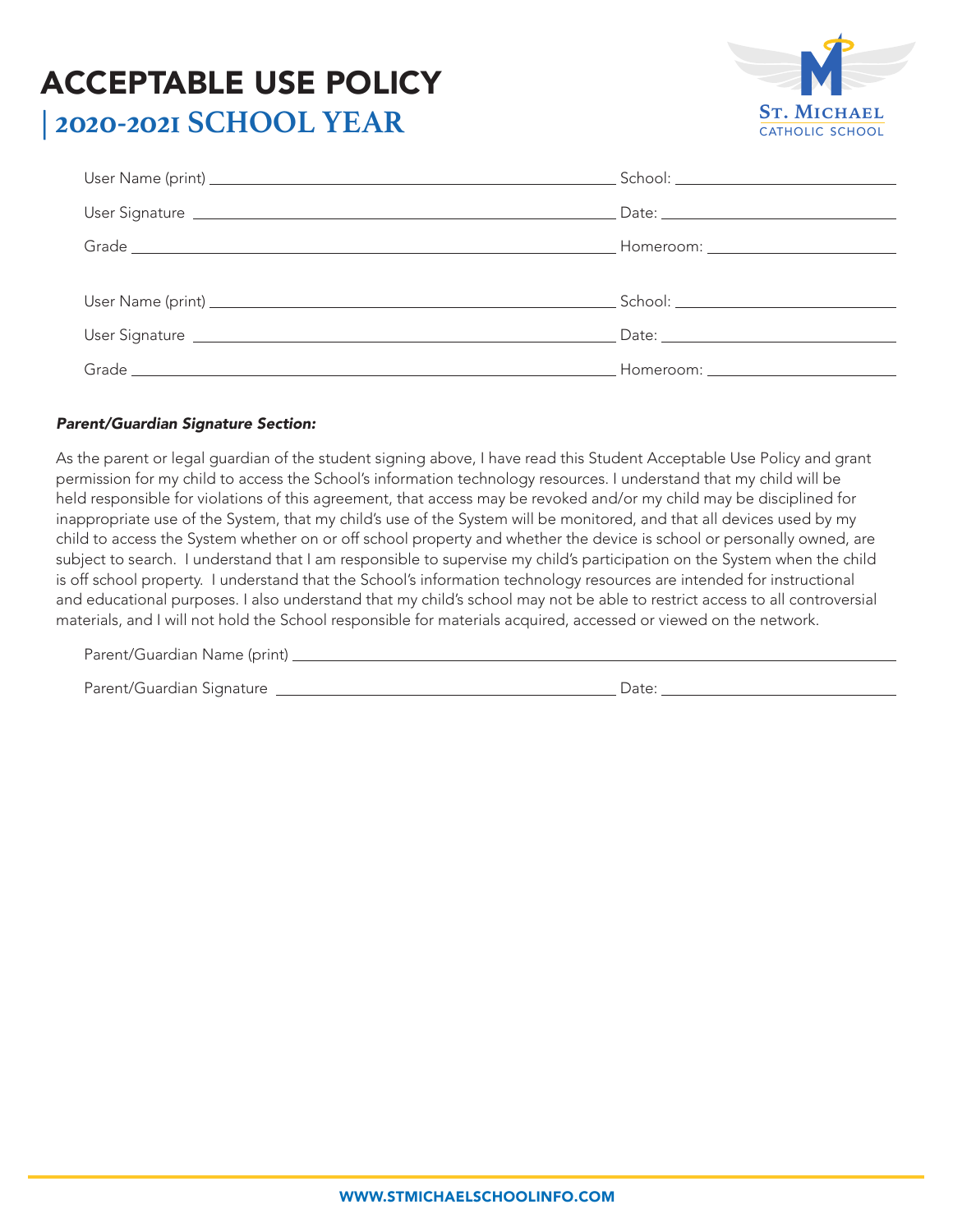### COVID-19 STUDENT POLICY **| 2020-2021 SCHOOL YEAR**



Dear Parents, Guardians, and Students,

The welfare and health of the students and staff of St. Michael School is our highest priority. As a result, and in accordance with the State of Ohio COVID-19 Health and Prevention Guidance for Ohio K-12 Schools, all students will be expected to comply with the following policies and instructions, the purpose of which is to reduce the risk of exposure to COVID-19 and to help prevent its spread. Please read this policy carefully and sign at the end to acknowledge that you have read and understand what is being expected of you and that you understand and assume the risks related to COVID-19 and returning to school.

**1. Daily Health Check at Home.** Prior to coming to school each and every day, parents shall conduct a health check of their child to assess whether the child is experiencing symptoms of COVID-19. The daily health check shall consist of the following:

- a. Taking the child's temperature.
- b. Through discussion with the child and personal observation of the parent, assess if the child is experiencing one or more of the following symptoms:
	- i. Fever of over 100 °F
	- ii. Chills
	- iii. Shortness of breath or difficulty breathing
	- iv. Fatigue
	- v. Muscle or body aches
	- vi. Headache
	- vii. New loss of taste or smell
	- viii. Sore throat
	- ix. Congestion or runny nose
	- x. Nausea or vomiting
	- xi. Diarrhea
	- xii. Cough

For up to date information about COVID-19 symptoms and for an interactive symptom checker/selfassessment tool, parents and guardians should visit the website of the Center for Disease Control ("CDC") at https://www.cdc.gov/coronavirus/2019-ncov/symptoms-testing/symptoms.html.

If the child has a fever of greater than 100°F or is experiencing any other symptom listed above (or as updated from time to time by the School), the child must stay home from school and the parent must notify the school.

Pursuant to Ohio Department of Health guidelines, families, caregivers and staff shall, as soon as possible, notify the school if (i) they have been exposed to COVID-19, (ii) they, or any members of their households, have been diagnosed with or presumed to have COVID-19, or (iii) they are quarantined. Personnel and students with known exposure to someone with diagnosed or presumed COVID-19 must self-quarantine at home for 14 days or as otherwise advised or instructed by the local health department. Students who travel to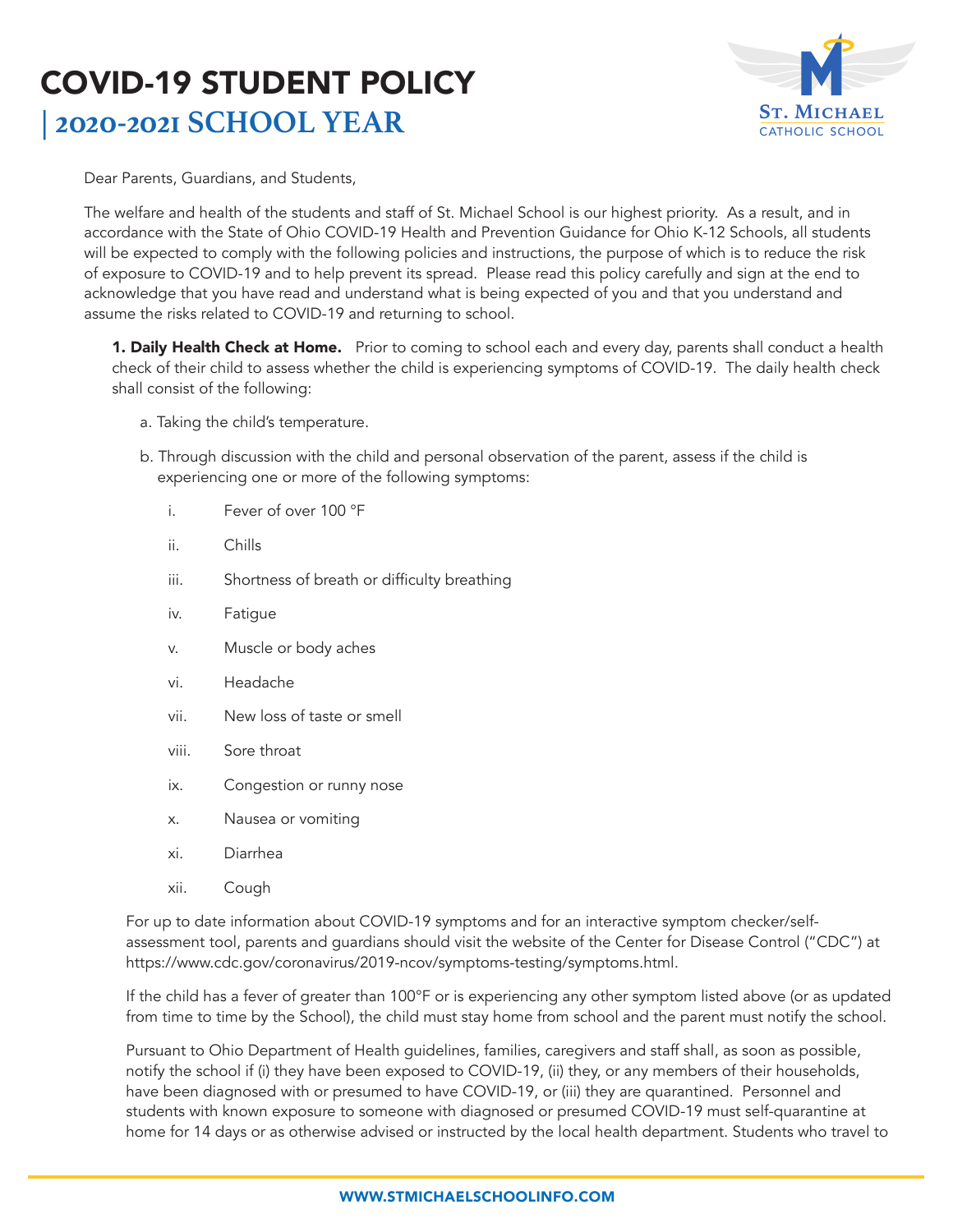### COVID-19 STUDENT POLICY **| 2020-2021 SCHOOL YEAR**



a location with known community spread may choose to self-quarantine at home for 14 days.

For a list of COVID-19 testing facilities, please consult your health care professional or go to https:// coronavirus.ohio.gov/wps/portal/gov/covid-19/testing-ch-centers/.

2. Temperature Check at School. Student temperatures will be taken each day - once as students enter the building, and once before lunch and recess. Students who have a fever of greater than 100°F or who have other symptoms may not remain at school. Such students will be immediately directed to a designated spot to be isolated from others except for the staff designated to monitor and care for such students until they go home.

3. Hand Washing & Sanitizing. Students are expected to wash their hands frequently for at least 20 seconds, including if their hands are dirty, before and after eating, after using the restroom, at other appropriate times (e.g., after blowing their nose/coughing/sneezing, and after touching garbage), and as otherwise instructed. Hand sanitizer, provided by the school at various places around the school, should be used by students to supplement hand washing, including when entering the school or entering or exiting a classroom. Parents and guardians should discuss handwashing with their child. For instructions and information about hand washing and sanitizing, parents and guardians should visit the CDC website at https://www.cdc.gov/healthyschools/bam/ child-development/how-to-wash-hands.htm.

4. Social Distancing. Students must practice social distancing whenever possible. Social distancing means:

- a. Maintaining six feet of space between oneself and others at all times possible, including in classrooms, hallways, restrooms, cafeteria, and pick-up and drop-off areas.
- b. If maintaining six feet of space is not possible, maintaining as much space between oneself and others.
- c. Following all directions and instructions given or posted regarding social distancing.

d. Follow all floor or other markings indicating the designated flow of traffic in hallways, rooms, and elsewhere.

- e. Avoid when possible sharing items, materials, and spaces with others.
- f. Maintain social distancing if possible on the bus to and from school.

5. Face Masks and Coverings. While not required by the State of Ohio at this time, all students in grades K-8 are required to wear face masks or shields throughout the school day, as well as when being transported to and from school on the bus. To be effective, face masks should cover the nose, mouth, and chin of the student and should be made of cloth. Parents and guardians are expected to talk with their child about the importance of wearing masks and to instruct the child on the proper wearing of a mask.

6. Students who become Sick at School. A student who, while at school, develops a fever of greater than 100°F or exhibits any one or more of the symptoms of COVID-19 (not including anything that the school administration reasonably believes to be unrelated to illness, such as seasonal allergies, or isolated incidents of coughing or sneezing) may not remain at school and must be picked up and taken home at the earliest opportunity. Such students will be immediately directed to a designated spot to be isolated from others except for the staff designated to monitor and care for such students until they go home. In the case of a suspected or confirmed COVID-19 case, the school will call local health department to report the matter and obtain guidance. Any student who has a suspected or confirmed case of COVID-19 may not return to school until such student meets the CDC's criteria for returning to school. Others who may have been potentially exposed will be notified in accordance with the directives or advice of the local health department.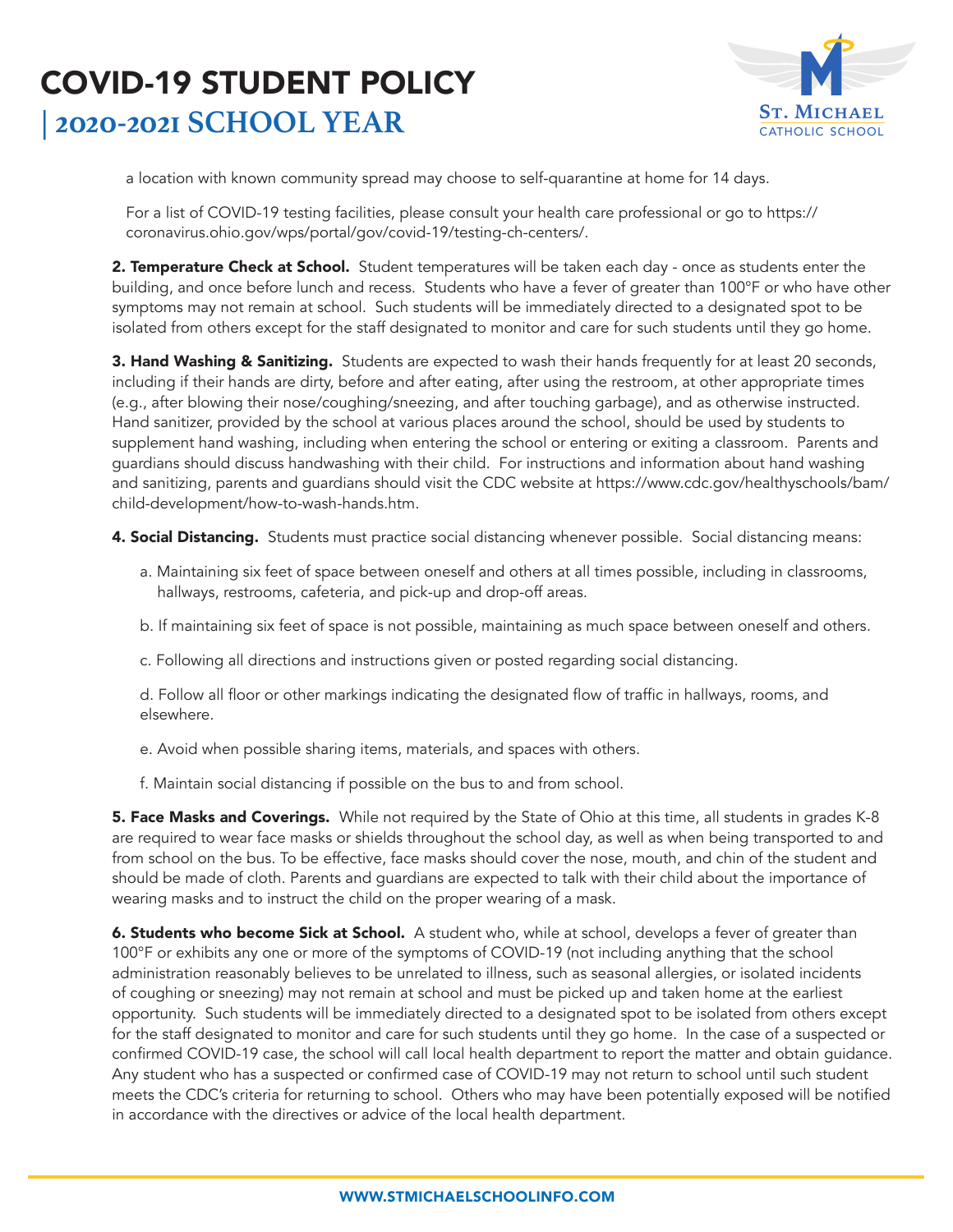### COVID-19 STUDENT POLICY **| 2020-2021 SCHOOL YEAR**



#### COVID-19 POLICY ACKNOWLEDGEMENT AND ASSUMPTION OF RISK

We, the undersigned parent(s) and student(s), acknowledge and agree that, as a student/students at St. Michael School ("School") and as parent(s) of that student, entering the school or being on the School's premises, having personal contact with teachers, classmates, and other School staff, involves a certain degree of risk, namely of parent(s) and/or student acquiring a communicable disease, including COVID-19, and then potentially passing it on to others, including family members. Due to the highly contagious nature of COVID-19, the characteristics of the virus, and the close proximity of students, teachers, and staff, there is an elevated risk of student contracting the disease simply by being in the building, on the premises, or at any School function. The same is true for parent(s) of a student at the School.

By signing below, we acknowledge and agree that after carefully considering the risks involved, and having the opportunity to discuss these risks with any healthcare professional(s) of our choosing, we voluntarily and willingly accept those risks and acknowledge that returning to in-person classes and other in-person School functions at the School is the choice of each family, including ours. If student or parent(s) who visit the School have underlying health concerns which may place them at greater risk of contracting any communicable disease, including COVID-19, we acknowledge and agree that we will consult with a health care professional before student or parent(s) return to the School, attend any School function, or visit the School. Moreover, we acknowledge that while adherence to safety and precautionary measures (which may include social distancing guidelines, facemasks, handwashing, etc.) may reduce possible exposure to the risk of contracting a communicable disease, the possibility of serious illness and death remains despite all efforts to reduce that risk. We do hereby accept and assume sole responsibility for any illness acquired by student or parent(s) while at the School or any School function, including possible infection with COVID-19.

We further acknowledge, understand, and agree that we have obligations to the School, its faculty, students, and others to take certain precautions and make certain disclosures to prevent the spread of communicable diseases such as COVID-19. Specifically, we agree to comply with this policy and all other School rules and requirements relating to communicable diseases such as COVID-19, including rules relating to whether or under what circumstances students, parents, and family members may come to the School or attend School events.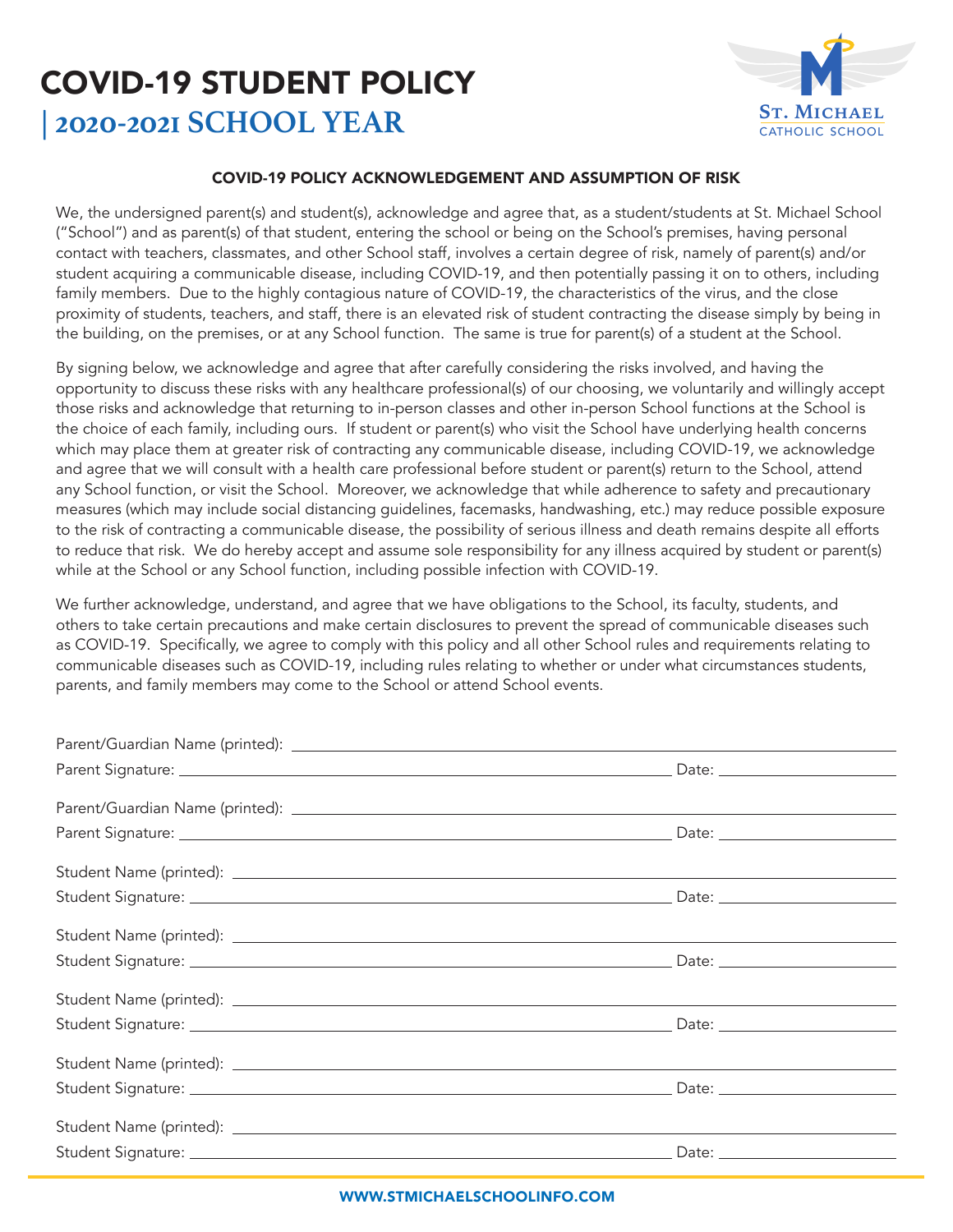### GOOGLE USE FORM **| 2020-2021 SCHOOL YEAR**



St. Michael School (the "School") would like to provide your student with the most effective web-based tools and applications for learning both in school and remotely, therefore we must abide by federal regulations that require parental consent as outlined below.

For educational purposes, the School utilizes computer software applications and web-based services operated by third parties including the following:

#### *Google Classroom, Flipgrid, Seesaw*

The privacy policies for the Third Party Sites can be found at the following link: policies.google.com/

In order for students to use Third Party Sites, certain personal identifying information, generally the student's name and email address, must be provided to the Third-Party Site. Under the Children's Online Privacy Protection Rule (COPPA), the Third Party Sites must provide parental notification and obtain parental consent before collecting personal information from children under the age of 13. Based on COPPA, the School is permitted to consent to the collection of personal information on behalf of all of its students, thereby eliminating the need for individual parental consent given directly to Third Party Sites.

Please complete the section below related permission for Third Party Sites to be used as part of your child's educational experience.

| Name of minor child: the contract of the contract of the contract of the contract of the contract of the contract of the contract of the contract of the contract of the contract of the contract of the contract of the contr |
|--------------------------------------------------------------------------------------------------------------------------------------------------------------------------------------------------------------------------------|
|                                                                                                                                                                                                                                |

I consent and grant permission to the School to provide personal identifying information of my child consisting of first name, last name, email address and user name to Third Party Sites in order to establish an account for my child. I understand that I may ask for my child's account to be removed at any time.

**I DO NOT consent and grant permission** to the School to provide personal identifying information of my child consisting of first name, last name, email address and user name to Third Party Sites. I understand this means my child will NOT receive access to the Third Party Sites.

I agree to supervise my child's participation in any Third Party Sites. I further agree to ensure that my minor child's use of any Third Party Sites complies with the terms and conditions of such software and/or platforms along with the terms and conditions of the School's Acceptable Use Policy.

By signing below, I acknowledge that I am the parent or legal guardian of the above named minor child, that I have authority to sign this agreement on my minor child's behalf, and I have read, understand, and agree to the terms and conditions stated above.

| Name of Parent/Guardian               |  |
|---------------------------------------|--|
|                                       |  |
|                                       |  |
| Name of Parent/Guardian _____________ |  |
| Signature of Parent/Guardian          |  |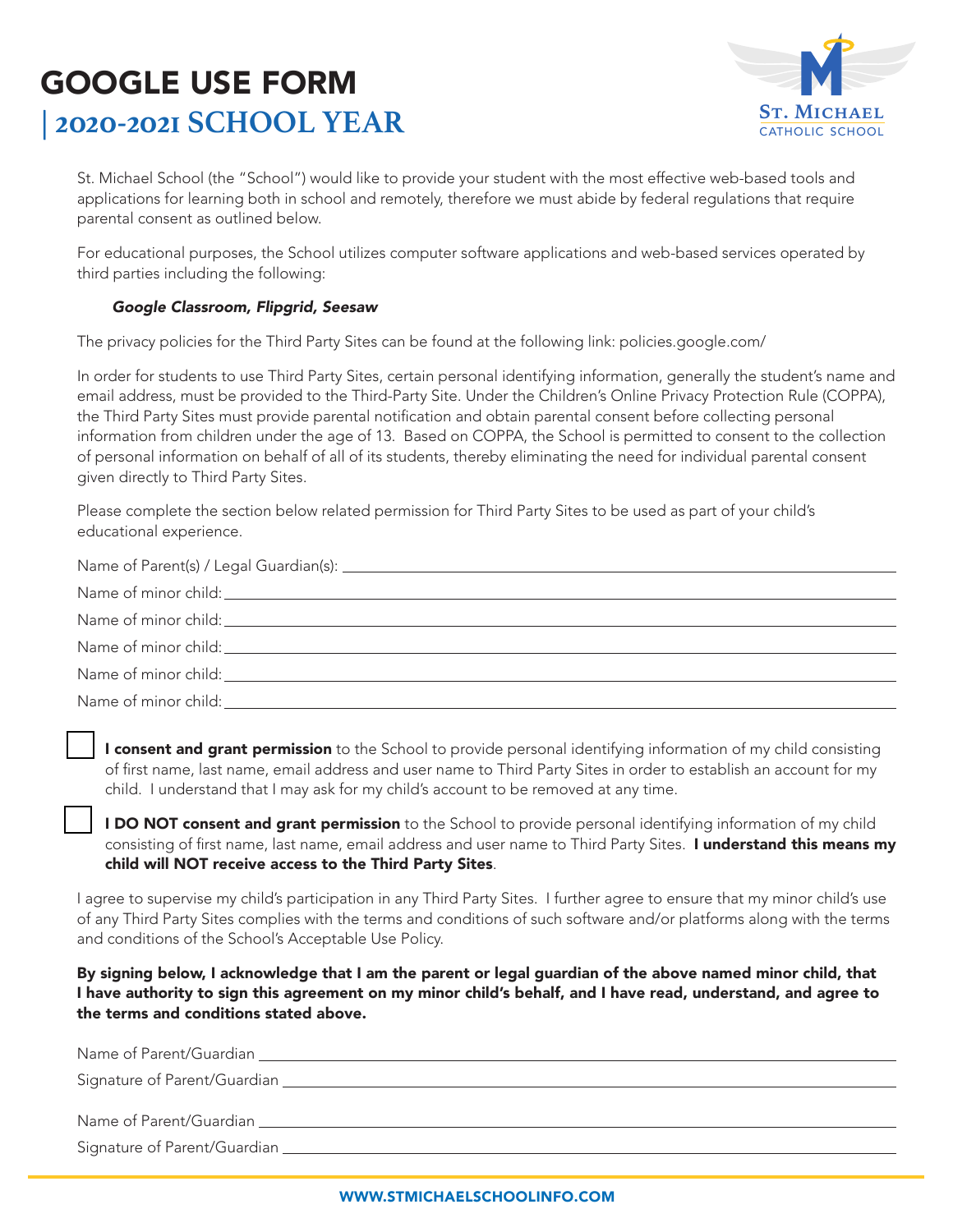### MEDIA RELEASE & CONSENT FORM **| 2020-2021 SCHOOL YEAR**



I (We) the parent(s) and/or guardian(s) of the minor child identified below hereby grant St. Michael School ("School") and/ or its agents consent to record (in writing, remotely or otherwise), photograph, audiotape, or videotape my minor child's name, image, likeness, spoken words, schoolwork or school projects, in any form, regardless of whether my child is on or off school property ("Recordings") and to display, release, exhibit, publish, or distribute the Recordings, or any part thereof, for any lawful School use or purpose including, without limitation, use on the School's bulletin boards, websites, social media sites, print and electronic media, marketing publications, public relations and communications materials and/or presentations, and any other uses as may not be contemplated herein, without further notice or compensation as follows:



I consent.

τ I do not consent.

I further understand that by entering into this informed consent and release, and by granting permission as stated herein, I hereby release the School, the affiliated parish(es), the Catholic Diocese of Cleveland, the Bishop of the Catholic Diocese of Cleveland, and their respective officers, directors, agents, employees and/or attorneys from and against any and all liability, loss, damage, costs, claims, and/or causes of action arising out of or related to the above items to which I have consented.

I further understand that the School and its respective officers, directors, agents, employees and/or attorneys have no control over use of photographs, videotapes, audiotapes, or other records made by others and/or outside the scope of this consent and release.

Finally, in signing below I acknowledge that all Recordings created pursuant to this Release shall constitute the sole property of the School.